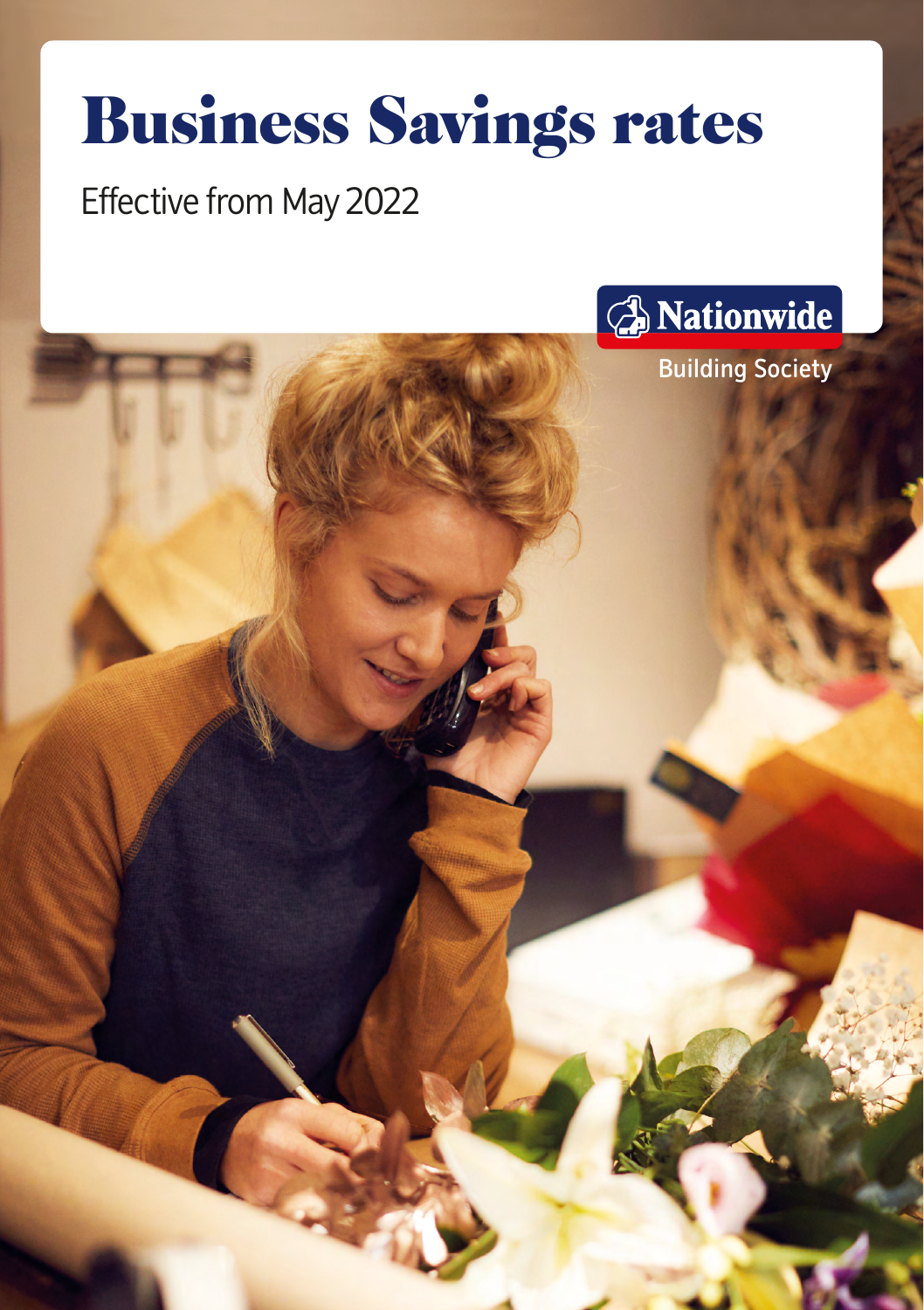## **Business Saver rates**

#### **Our Business Saver accounts could be perfect for you if your business:**

- Has an annual turnover of less than £10 million.
- Is a UK incorporated entity, for example a Limited Company, Charity, Housing Association, Club, Sole Trader or Partnership.

| <b>Account</b><br>name                               | Annual interest<br>rate                                   | <b>Minimum</b><br>deposit | <b>Type of</b><br>account | Withdrawals*                                | <b>Notice</b><br>period | <b>Operation</b><br>of account |
|------------------------------------------------------|-----------------------------------------------------------|---------------------------|---------------------------|---------------------------------------------|-------------------------|--------------------------------|
| <b>Business</b><br><b>Instant Saver</b><br>- Issue 8 | 0.15%<br><b>AER/gross</b><br>p.a. (variable) <sup>1</sup> | £5,000+                   | Instant access            | Unlimited                                   | None                    | Email/post/<br>$\text{fax}^*$  |
| <b>Business 35</b><br><b>Day Saver</b><br>- Issue 1  | 0.55%<br><b>AER/gross</b><br>p.a. (variable) <sup>1</sup> |                           | <b>Notice</b>             | <b>Unlimited</b><br>with 35 days'<br>notice | 35 days                 |                                |
| <b>Business 95</b><br><b>Day Saver</b><br>- Issue 9  | 0.65%<br><b>AER/gross</b><br>p.a. (variable) <sup>1</sup> |                           | <b>Notice</b>             | Unlimited<br>with 95 days'<br>notice        | 95 days                 |                                |
| <b>Business</b><br><b>1 Year Saver</b><br>- Issue 19 | 0.80%<br><b>AER/gross</b><br>p.a. (fixed)                 |                           | Fixed term                | <b>No</b><br>withdrawals                    | None                    |                                |
| <b>Business</b><br>18 Month<br>Saver - Issue 2       | 1.25%<br><b>AER/gross</b><br>p.a. (fixed)                 |                           | Fixed term                | <b>No</b><br>withdrawals                    | None                    |                                |
| <b>Business</b><br><b>3 Year Saver</b><br>- Issue 4  | 1.80%<br><b>AER/gross</b><br>p.a. (fixed)                 |                           | Fixed term                | No<br>withdrawals                           | None                    |                                |
| <b>Business</b><br><b>5 Year Saver</b><br>- Issue 4  | 1.95%<br><b>AER/gross</b><br>p.a. (fixed)                 |                           | Fixed term                | <b>No</b><br>withdrawals                    | None                    |                                |

1 Monthly interest option also available.

\* Withdrawals can be made using our withdrawal form and can be sent in by post, fax or emailed PDF.

Please remember the rates and terms offered are only available for limited periods and may be withdrawn without notice. AER stands for Annual Equivalent Rate and illustrates what the interest rate would be if interest was paid and compounded once each year. The gross rate of interest is the interest rate payable before any income tax is deducted (if you do pay tax).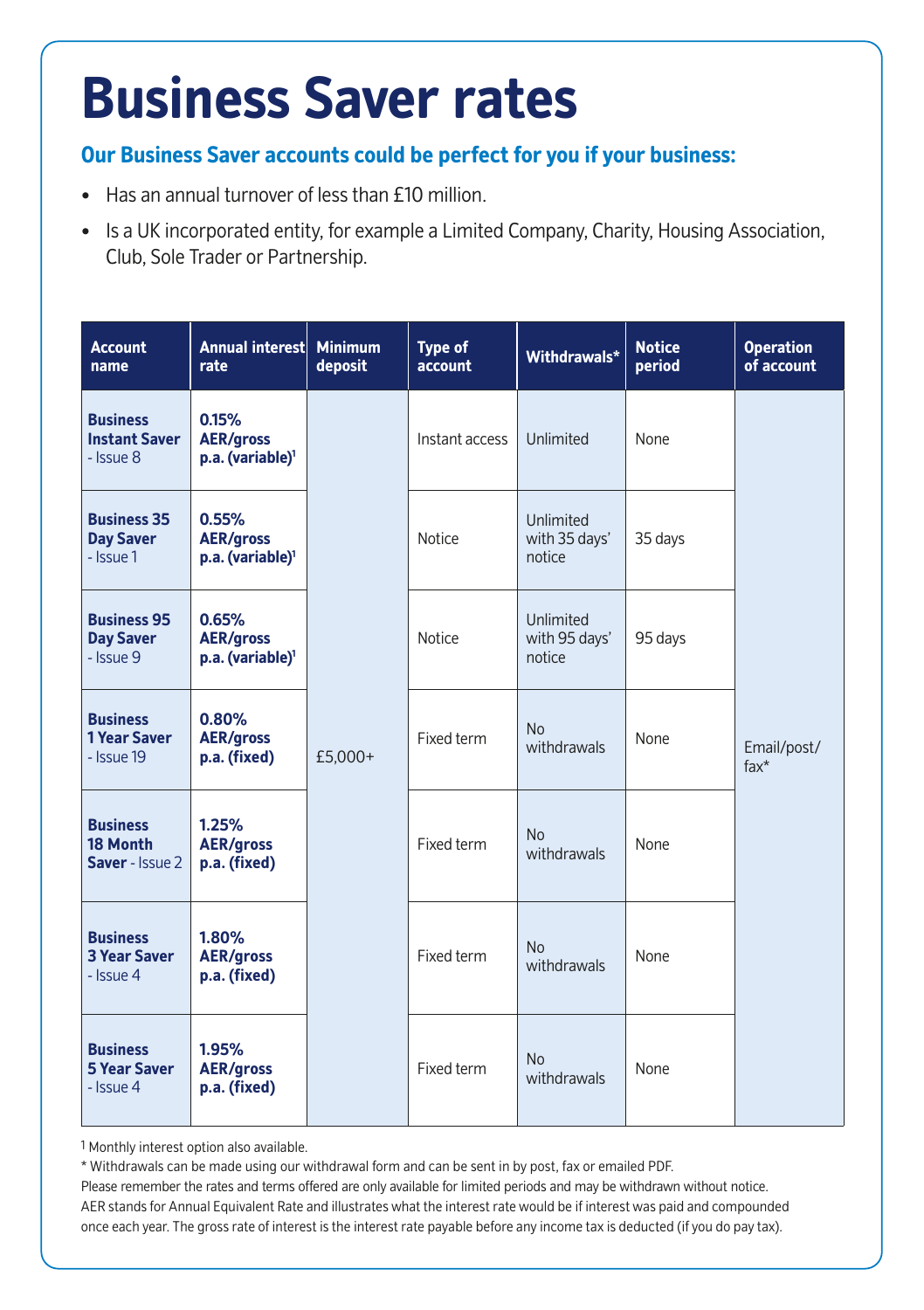## **Corporate Saver rates**

#### **Our Corporate Saver accounts could be perfect for you if your business:**

- Has an annual turnover of £10 million or above.
- Is a UK incorporated entity, for example a Limited Company, Charity, Housing Association or Club.
- Could benefit from the dedicated support of a relationship manager to help you flex your savings plans as and when you need to.

| <b>Account</b><br>name                       | <b>Interest</b><br>rate                                                                            | <b>Minimum</b><br>deposit | <b>Type of</b><br>account | Withdrawals*                         | <b>Notice</b><br>period | <b>Operation</b><br>of account      |
|----------------------------------------------|----------------------------------------------------------------------------------------------------|---------------------------|---------------------------|--------------------------------------|-------------------------|-------------------------------------|
| Corporate<br><b>Instant Saver</b>            | <b>Please get</b><br>in touch to<br>find out our<br>latest rates<br>for Corporate<br><b>Savers</b> | £100,000+                 | Instant access            | Unlimited                            | None                    | Email/post/<br>$\text{fax}^{\star}$ |
| <b>Corporate</b><br>35 Day Saver             |                                                                                                    |                           | Notice                    | Unlimited<br>with 35 days'<br>notice | 35 days                 |                                     |
| <b>Corporate</b><br>95 Day Saver             |                                                                                                    |                           | Notice                    | Unlimited<br>with 95 days'<br>notice | 95 days                 |                                     |
| <b>Corporate</b><br><b>1 Year Saver</b>      |                                                                                                    |                           | Fixed term                | <b>No</b><br>withdrawals             | None                    |                                     |
| <b>Corporate</b><br>18 Month<br><b>Saver</b> |                                                                                                    |                           | Fixed term                | <b>No</b><br>withdrawals             | None                    |                                     |
| <b>Corporate</b><br><b>3 Year Saver</b>      |                                                                                                    |                           | Fixed term                | No<br>withdrawals                    | None                    |                                     |
| <b>Corporate</b><br><b>5 Year Saver</b>      |                                                                                                    |                           | Fixed term                | <b>No</b><br>withdrawals             | None                    |                                     |

Apply now or check our latest rates at **<nationwidecommercial.co.uk>** Or talk to a member of the Business Savings team on **0800 66 55 11**